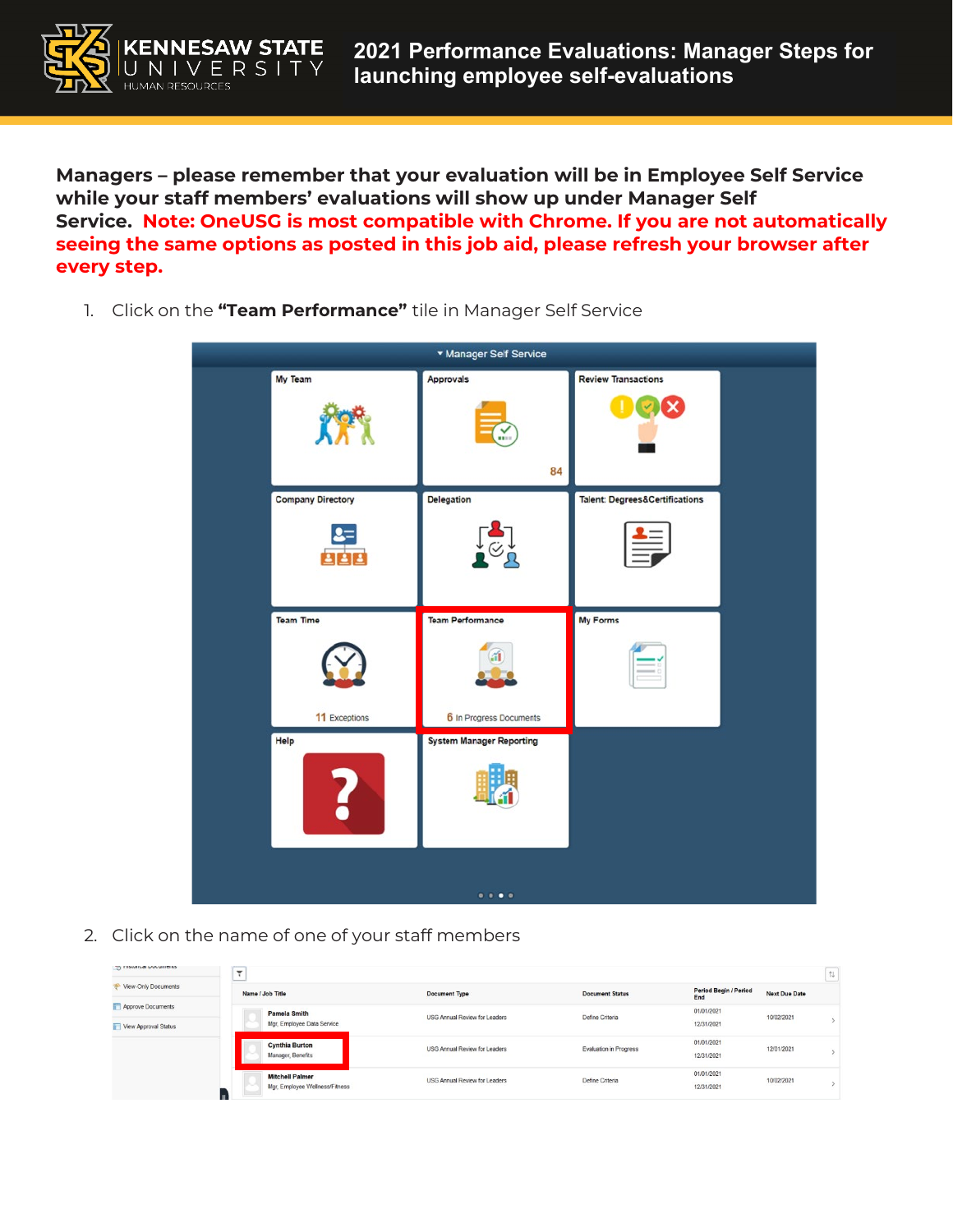

3. Once the evaluation is open, go to the upper right corner and click on **"approve"** 

| < Team Performance                                        |              | <b>Performance Process</b>                                                                                                                                                                                                                                                                                                                   | $\circledcirc$<br>$\alpha$<br>⋒<br>₽<br>÷ |
|-----------------------------------------------------------|--------------|----------------------------------------------------------------------------------------------------------------------------------------------------------------------------------------------------------------------------------------------------------------------------------------------------------------------------------------------|-------------------------------------------|
| <b>Performance Process</b>                                | $Q$ $\alpha$ | <b>USG Annual Review for Leaders</b>                                                                                                                                                                                                                                                                                                         | Save<br>Approve                           |
| <b>Steps and Tasks</b>                                    | $O$ $O$ $V$  | Define Criteria - Update and Approve                                                                                                                                                                                                                                                                                                         | Print   El Notify   Big Export            |
| Cynthia Burton<br>USG Annual Review for Leaders           |              | Cynthia Burton<br>Actions *                                                                                                                                                                                                                                                                                                                  |                                           |
| 01/01/2021 - 12/31/2021                                   | Overview     | Job Title Manager, Benefits<br>Manager Amy Phillips<br>Document Type USG Annual Review for Leaders<br>Period 01/01/2021 - 12/31/2021                                                                                                                                                                                                         |                                           |
| · Define Criteria                                         |              | Template KSU Annual Review for Leaders2<br>Document ID 8469                                                                                                                                                                                                                                                                                  |                                           |
| 10/02/2021<br>Due Date                                    |              | Due Date 10/02/2021<br>Status In Progress                                                                                                                                                                                                                                                                                                    |                                           |
| Update and Approve                                        |              |                                                                                                                                                                                                                                                                                                                                              |                                           |
| O Checkpoint 1<br>Due Date 11/01/2021                     |              | 1. Review the performance criteria (goals and/or responsibilities) that the employee plans to accomplish during this the performance period.<br>2. Make any necessary adjustments to the criteria and review your changes with the employee.<br>3. Once the performance criteria is correct select the approve button to complete this step. |                                           |
| • O Finalize Criteria<br>Due Date 12/01/2021              |              |                                                                                                                                                                                                                                                                                                                                              |                                           |
|                                                           |              | Goals Performance Factors USG Core Values Institutional Values Professional Dvlpmnt                                                                                                                                                                                                                                                          |                                           |
| O Nominate Participants<br>Due Date 12/31/2021            |              | Section 1 - Goals                                                                                                                                                                                                                                                                                                                            |                                           |
| • O Review Participant Evaluations<br>Due Date 12/01/2021 |              | Goals will be evaluated by: Employee, Manager, Other                                                                                                                                                                                                                                                                                         |                                           |
|                                                           |              | Add Item                                                                                                                                                                                                                                                                                                                                     |                                           |
| • O Review Self Evaluation<br>Due Date 12/01/2021         |              |                                                                                                                                                                                                                                                                                                                                              |                                           |
|                                                           |              | Audit History                                                                                                                                                                                                                                                                                                                                |                                           |
| • O Complete Manager Evaluation                           |              | 12/20/2021 1:44:31PM<br>Created By Amy Phillips                                                                                                                                                                                                                                                                                              |                                           |

4. A text box will show up. Please click **"confirm"**. (this will skip the step where the employee enters his/her goals at the beginning of the year).

| Approve Performance Criteria                                     |  |  |  |  |  |  |
|------------------------------------------------------------------|--|--|--|--|--|--|
| Select confirm to approve and complete the Define Criteria Step. |  |  |  |  |  |  |
| Confirm<br>Cancel                                                |  |  |  |  |  |  |
|                                                                  |  |  |  |  |  |  |
|                                                                  |  |  |  |  |  |  |
|                                                                  |  |  |  |  |  |  |

5. Under Checkpoint 1 click "**Update and Share**". Then "**Skip Checkpoint**" in the upper right.

| < Team Performance                                                                                                                        |           | Performance Process                                                                                                                                                                                                                                                                                                                                                                                                                                                                                             | 砎<br>$\Delta$<br>÷.<br>⊘<br>, Q'               |
|-------------------------------------------------------------------------------------------------------------------------------------------|-----------|-----------------------------------------------------------------------------------------------------------------------------------------------------------------------------------------------------------------------------------------------------------------------------------------------------------------------------------------------------------------------------------------------------------------------------------------------------------------------------------------------------------------|------------------------------------------------|
| <b>Performance Process</b>                                                                                                                | 0<        | USG Annual Review for Leaders                                                                                                                                                                                                                                                                                                                                                                                                                                                                                   | Skip Checkpoint<br>Share with Employee<br>Save |
| <b>Steps and Tasks</b>                                                                                                                    | $0 - 0 =$ | Checkpoint 1 - Update and Share                                                                                                                                                                                                                                                                                                                                                                                                                                                                                 | <b>@Print   ⊡ Notify   图 Export</b>            |
| <b>Cynthia Burton</b><br><b>USG Annual Review for Leaders</b><br>01/01/2021 - 12/31/2021<br>O O Define Criteria<br>Due Date<br>10/02/2021 | Overview  | <b>Cynthia Burton</b><br>Actions -<br>Job Title Manager, Benefits<br><b>Manager</b> Amy Phillips<br>Document Type USG Annual Review for Leaders<br>Period 01/01/2021 - 12/31/2021<br>Template KSU Annual Review for Leaders2<br>Document ID 8469<br>Status In Progress<br>Due Date 11/01/2021                                                                                                                                                                                                                   |                                                |
| O Checkpoint 1<br>Due Date 11/01/2021<br><b>O</b> Update and Share<br>Review with Employee                                                |           | Your comments are currently not shared with your employee<br>1. Enter your comments on the employees progress against their performance criteria.<br>2. When ready select the Share with Employee button save your changes and notify the employee your comments have been shared. This can be<br>done before or after you meet with the employee to discuss their progress.<br>3. Once you have shared your comments and had a discussion select the Complete Checkpoint button to mark this step as complete. |                                                |
| O Finalize Criteria<br>Due Date 12/01/2021                                                                                                |           | Goals Performance Factors<br><b>USG Core Values</b><br>Institutional Values<br><b>Professional Dvlpmnt</b>                                                                                                                                                                                                                                                                                                                                                                                                      |                                                |
| O Nominate Participants<br>Due Date 12/31/2021                                                                                            |           | $\blacktriangledown$ Section 1 - Goals                                                                                                                                                                                                                                                                                                                                                                                                                                                                          |                                                |
| • O Review Participant Evaluations<br>Due Date 12/01/2021                                                                                 |           | Goals will be evaluated by: Employee, Manager, Other<br>Add Item                                                                                                                                                                                                                                                                                                                                                                                                                                                |                                                |
| O Review Self Evaluation<br>Due Date 12/01/2021                                                                                           |           | ▼ Audit History                                                                                                                                                                                                                                                                                                                                                                                                                                                                                                 |                                                |
| O Complete Manager Evaluation<br>Due Date 12/01/2021                                                                                      |           | Created By Amy Phillips<br>12/20/2021 1:44:31PM<br>Approved By Amy Phillips<br>12/21/2021 9:08:40AM<br>Last Modified By Amy Phillips<br>12/21/2021 9:08:40AM                                                                                                                                                                                                                                                                                                                                                    |                                                |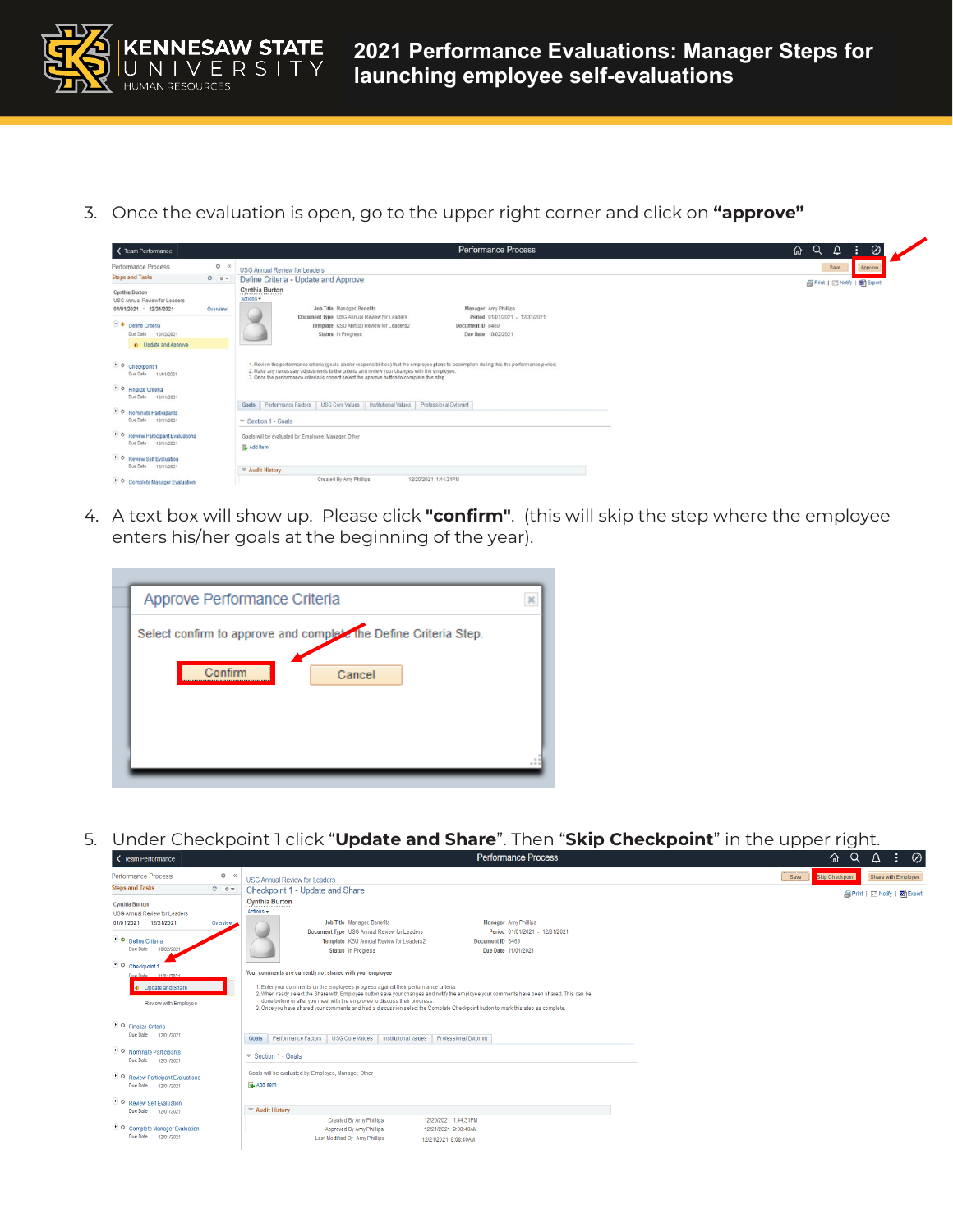

6. A text box will show up again. Please click **"confirm"**.



7. Click on **"Finalize Criteria"** on the left navigation bar again and click **"complete"** in the upper right.

| eam Performance                                              |                  | <b>Performance Process</b>                                                                                                                                                                          | ⋒<br>△<br>⊘                             |
|--------------------------------------------------------------|------------------|-----------------------------------------------------------------------------------------------------------------------------------------------------------------------------------------------------|-----------------------------------------|
| mance Process                                                | $O \quad \alpha$ | <b>USG Annual Review for Leaders</b>                                                                                                                                                                | Complete<br>Save<br>Share with Employee |
| and Tasks                                                    | $C = 0$          | Finalize Criteria - Update and Complete                                                                                                                                                             | <b>■Print   ■ Notify   ■ Export</b>     |
| a Burton<br>nnual Review for Leaders<br>2021 - 12/31/2021    | Overview         | Cynthia Burton<br>Actions -<br>Job Title Manager, Benefits<br>Manager Amy Phillips                                                                                                                  |                                         |
| Define Criteria<br>Due Date 10/02/2021                       |                  | Document Type USG Annual Review for Leaders<br>Period 01/01/2021 - 12/31/2021<br>Template KSU Annual Review for Leaders2<br>Document ID 8469<br>Status In Progress<br>Due Date 12/01/2021           |                                         |
| Checkpoint 1 - Skipped<br>11/01/2021<br>Due Date             |                  | Your comments are currently not shared with your employee<br>Just prior to starting the final evaluation update the performance criteria if necessary and select the Complete button if applicable. |                                         |
| <b>Finalize Criteria</b>                                     |                  |                                                                                                                                                                                                     |                                         |
| . Update and Complete                                        |                  | Professional Dvlpmnt<br>Goals Performance Factors USG Core Values Institutional Values                                                                                                              |                                         |
|                                                              |                  | $\blacktriangledown$ Section 1 - Goals                                                                                                                                                              |                                         |
| <b>Nominate Participants</b><br>Due Date 12/31/2021          |                  | Goals will be evaluated by: Employee, Manager, Other                                                                                                                                                |                                         |
| <b>Review Participant Evaluations</b><br>Due Date 12/01/2021 |                  | Add Item                                                                                                                                                                                            |                                         |
|                                                              |                  | ₩ Audit History                                                                                                                                                                                     |                                         |
| Review Self Evaluation<br>Due Date 12/01/2021                |                  | Created By Amy Phillips<br>12/20/2021 1:44:31PM<br>Approved By Amy Phillips<br>12/21/2021 9:08:40AM<br>Checkpoint 1 Skipped By Amy Phillips<br>12/21/2021 9:10:45AM                                 |                                         |
| <b>Complete Manager Evaluation</b><br>Due Date 12/01/2021    |                  | Last Modified By Amy Phillips<br>12/21/2021 9:10:46AM                                                                                                                                               |                                         |

8. A text box will show up again. Please click **"confirm"**. This will push the evaluation to the staff member to begin their self-evaluation.

| <b>Finalize Criteria</b>                               |  |  |  |  |
|--------------------------------------------------------|--|--|--|--|
| Select confirm to complete the Finalize Criteria Step. |  |  |  |  |
| Confirm<br>Cancel                                      |  |  |  |  |
|                                                        |  |  |  |  |